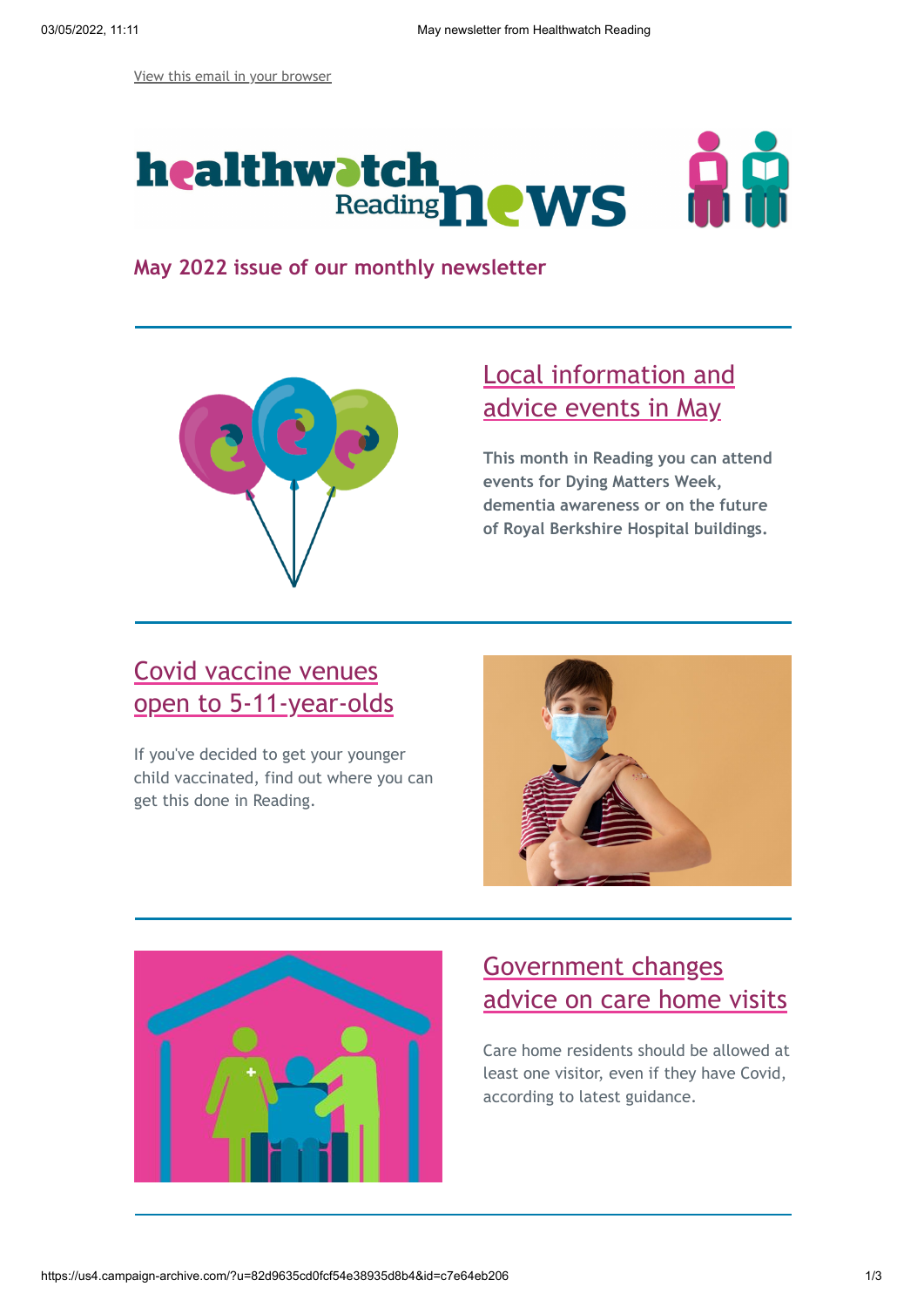### [Public engagement plans](https://healthwatchreading.co.uk/news/2022-04-29/nhs-funding-body-sets-out-engagement-plans) set out by new NHS body

An engagement forum will be held twice a year, according to a draft strategy by the organisation taking over the local NHS budget from 1 July.





### [Have your say on mental](https://healthwatchreading.co.uk/news/2022-04-26/have-your-say-future-mental-health-care) health care

The government is writing a 10-year plan and wants views from people with lived experience of mental health needs, as well as families and professionals.

## **Also this month**

[Our full report on Covid vaccine refusal in Reading](https://healthwatchreading.co.uk/report/2022-04-26/covid-vaccine-refusal-reading) [Latest quality ratings for Reading services](https://healthwatchreading.co.uk/news/2022-04-26/latest-quality-ratings-reading-services) [Healthwatch England report on health tech at home](https://www.healthwatch.co.uk/news/2022-04-26/using-tech-monitor-your-health-home-what-can-nhs-learn)





[Forward our newsletter to a friend](http://us4.forward-to-friend.com/forward?u=82d9635cd0fcf54e38935d8b4&id=c7e64eb206&e=[UNIQID])

**New subscribers:** [Sign-up here](http://eepurl.com/yVyGL) **Existing subscribers:** [update your preferences](https://healthwatchreading.us4.list-manage.com/profile?u=82d9635cd0fcf54e38935d8b4&id=7b796542a7&e=[UNIQID]) or [unsubscribe from this list](https://healthwatchreading.us4.list-manage.com/unsubscribe?u=82d9635cd0fcf54e38935d8b4&id=7b796542a7&e=[UNIQID]&c=7717c032cc).

*Copyright © 2022 Healthwatch Reading, all rights reserved.*

**Our contact email is info@healthwatchreading.co.uk**